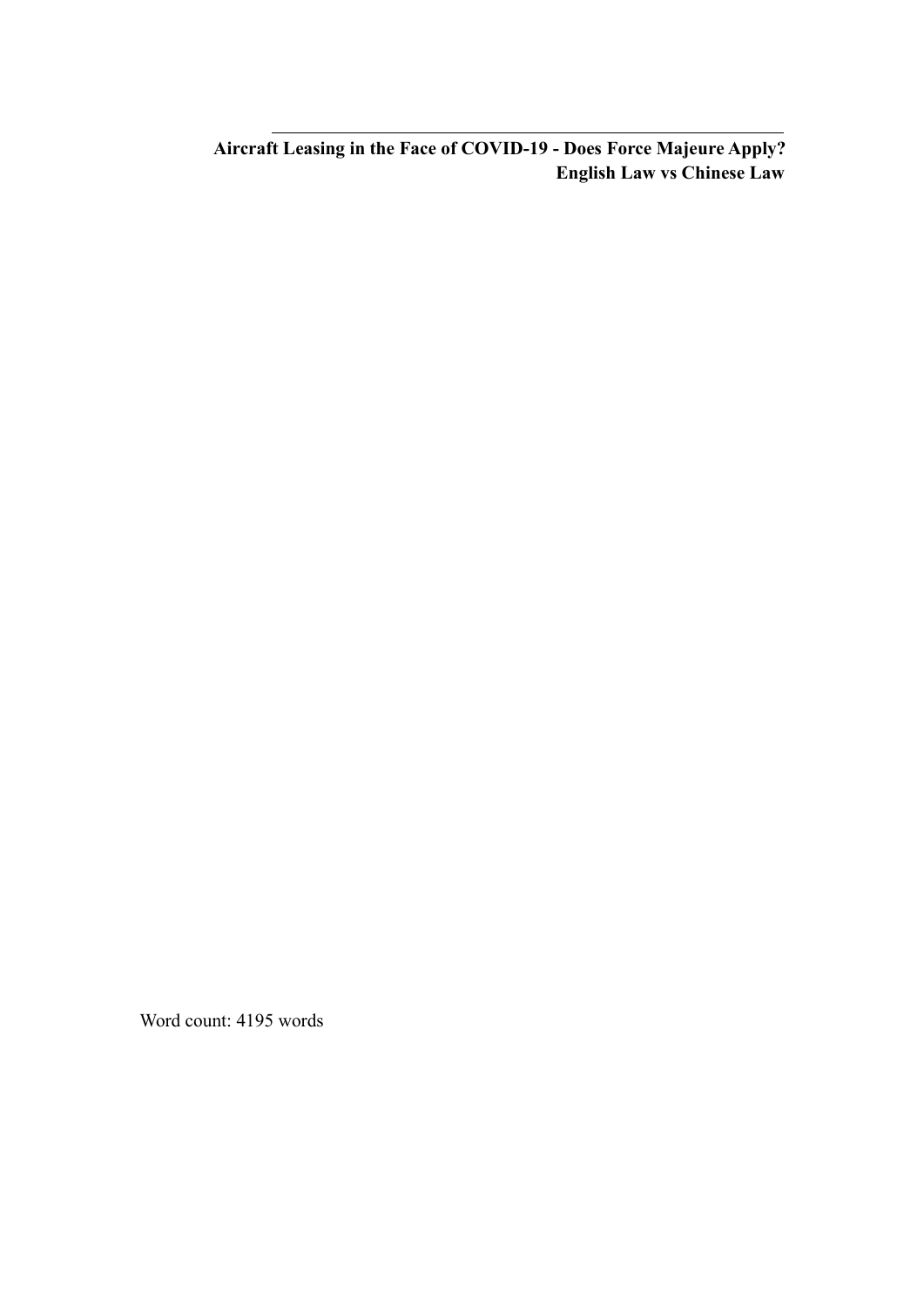## **ABSTRACT**

The COVID-19 outbreak has had a significant impact on the aviation industry. The performance of aircraft leasing contracts has been a topic of great concern to the industry, particularly in relation to whether a lessee can resort to force majeure to release itself from its obligations in its leasing contract. Since there might be alternative methods to fulfil the delivery of aircraft, and a "hell or high water" clause for the payment obligation, it is difficult for airlines to claim that COVID-19 constitutes force majeure under Chinese Law or frustration of contract under English Law in the absence of a specific force majeure clause in the contract. Possible alternative remedies that can be resorted to by the lessee are the principle of substantial change of circumstances under Chinese Law, and negotiation with the lessors to find consensual resolution.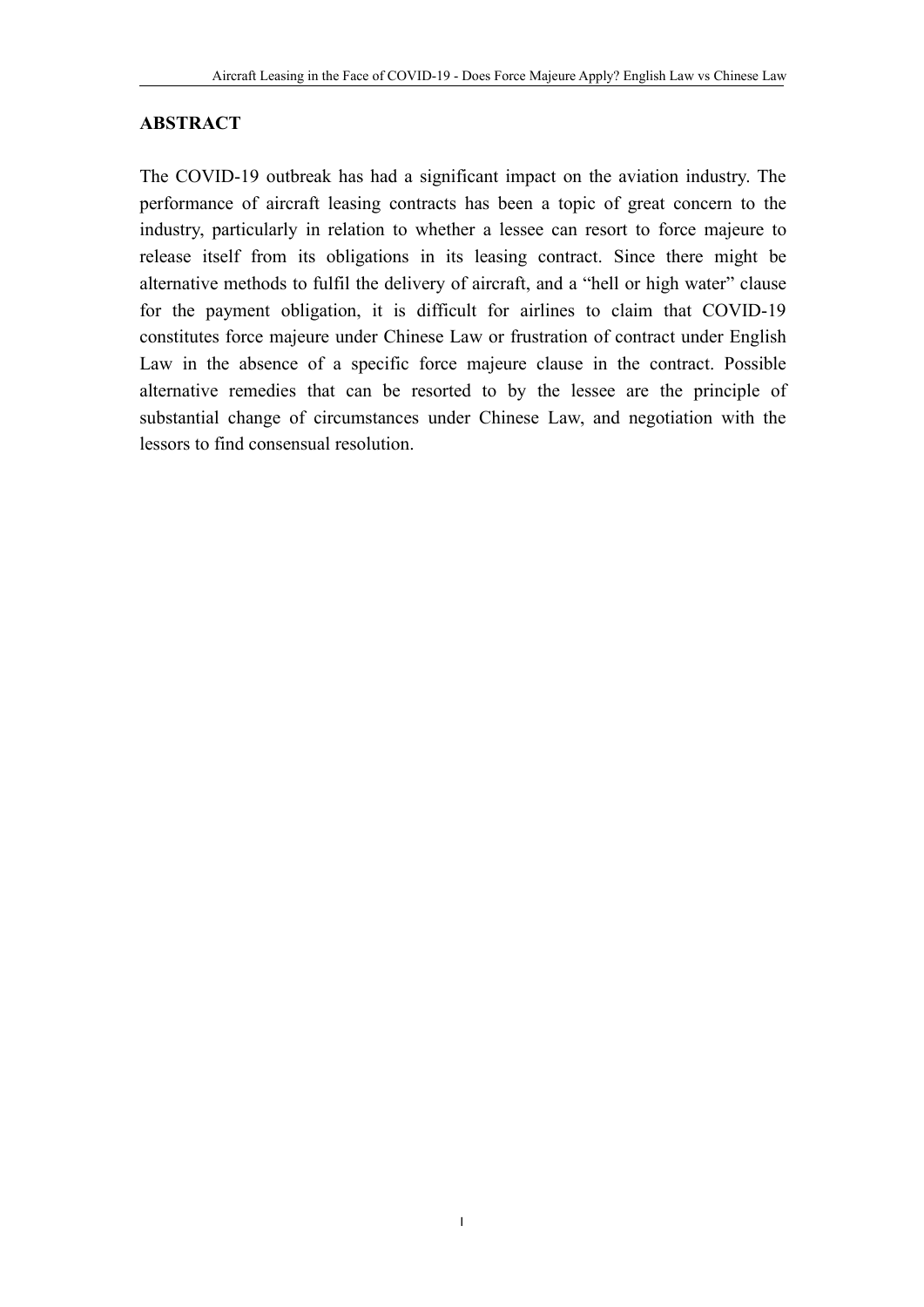# **TABLE OF CONTENTS**

| 2. Can COVID-19 Invoke Force Majeure or Frustration of Contract in Aircraft  |
|------------------------------------------------------------------------------|
|                                                                              |
|                                                                              |
|                                                                              |
|                                                                              |
|                                                                              |
| 3. Possible Alternative Remedies that Can be Resorted to by the Lessee 8     |
| 3.1 The Principle of Substantial Change of Circumstances Under Chinese Law 8 |
|                                                                              |
|                                                                              |
|                                                                              |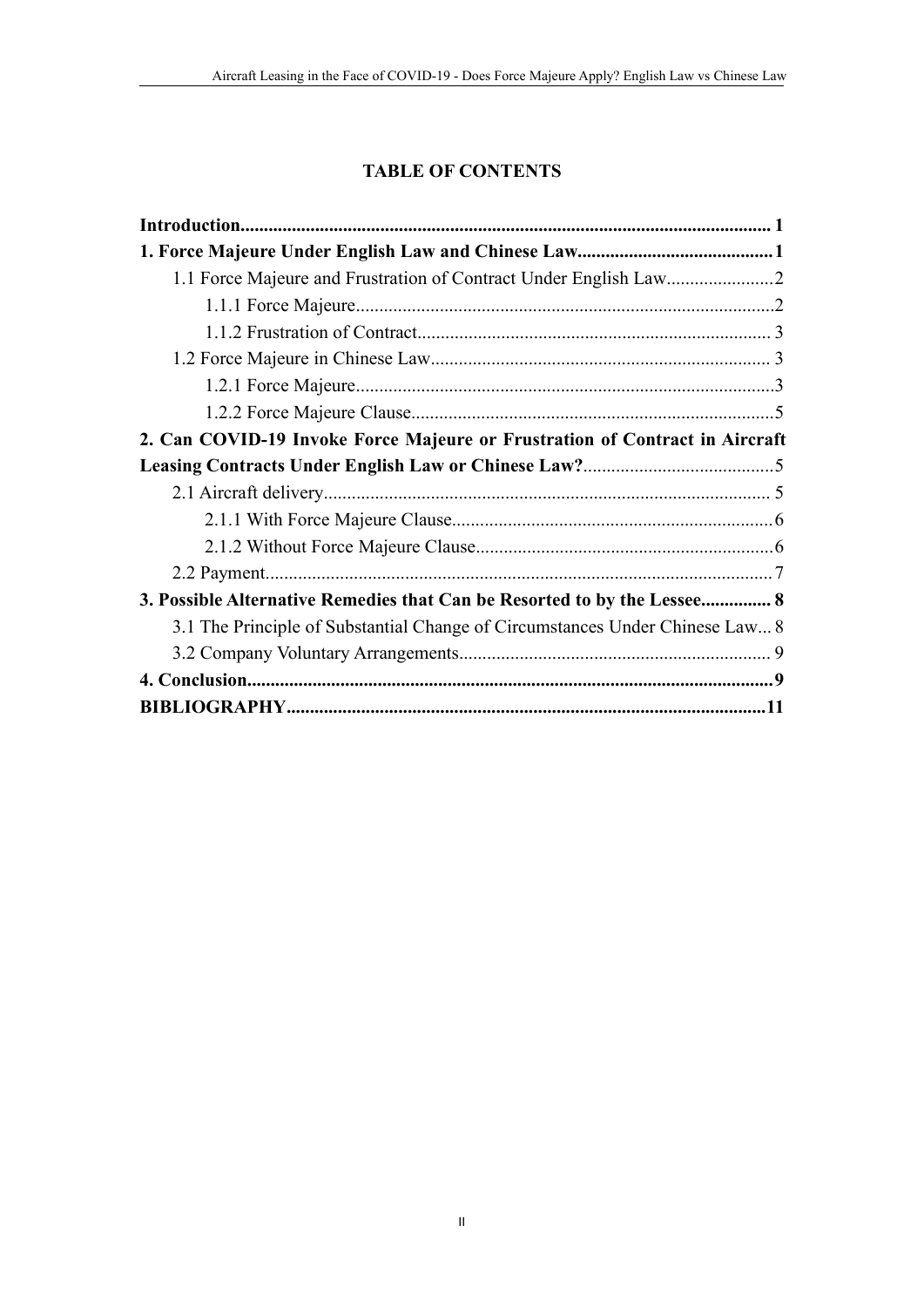#### **Introduction**

With the COVID-19 outbreak sweeping the world in 2020, the global aviation industry has been hit in an unprecedented way. A number of countries have imposed travel controls of varying degrees in response to the outbreak, with some even requiring the suspension of flights to and from countries with severe outbreaks. As a result, a large number of airlines have been forced to make significant cuts to the flights they operate. Simple Flying data shows that 34 airlines worldwide have already gone bankrupt, and over 40 airlines have ceased or suspended operations in  $2020<sup>1</sup>$  Global civil aviation passenger traffic was 65.9% lower in 2020 than in 2019.<sup>2</sup> The majority of aircraft operated by airlines are leased aircraft, and the severe contraction in the air transport market is bound to negatively impact airlines' performance.<sup>3</sup> Against this background, airlines will inevitably default or defer rental payments in the aircraft leasing business.

This article will compare Chinese and English law from the perspective of Chinese airlines, specifically exploring whether the COVID-19 epidemic constitutes force majeure, what impact it might have on the performance of aircraft leasing contracts, and whether airlines as lessees are able to seek remedies under the relevant laws or contracts.

## **1. Force Majeure Under English Law and Chinese Law**

Chinese airlines principally lease aircraft from overseas, and aircraft leasing contracts are generally chosen to be governed by English law in accordance with international practice.<sup>4</sup> However, with the development of the Chinese aviation financial leasing industry in recent years, some aircraft are delivered through Chinese leasing companies and leased to Chinese airlines, and the aircraft leasing contracts signed between Chinese leasing companies and airlines may agree to apply Chinese law.<sup>5</sup> This brings us to the provision and application of force majeure under Chinese law.

<sup>&</sup>lt;sup>1</sup> Which Airlines Ceased Operations In 2020?

https://simpleflying.com/which-airlines-ceased-operations-in-2020/

<sup>&</sup>lt;sup>2</sup> 2020 Worst Year in History for Air Travel Demand.

https://www.iata.org/en/pressroom/pr/2021-02-03-02/ <sup>3</sup> Aircraft Leasing Accounts for Half of World's Commercial Aircraft Fleet.

https://centreforaviation.com/analysis/reports/aircraft-leasing-accounts-for-half-of-worlds-commercial-aircraft-fl eet-lessors-shun-widebodies-404111

<sup>4</sup> Bunker, Donald H. *International Aircraft Financing*. Montreal: IATA, 2005: 173-174.

<sup>&</sup>lt;sup>5</sup> According to the Article VIII of the Protocol to the Convention on International Interests in Mobile Equipment on Matters Specific to Aircraft Equipment, the parties to a lease agreement "may agree on the law which is to govern their contractual rights and obligations, wholly or in part." Unless they further agree to the contrary, such law shall be construed as a reference to the "domestic rules of law of the designated State or, where that State comprise several territorial units, to the domestic law of the designated territorial unit."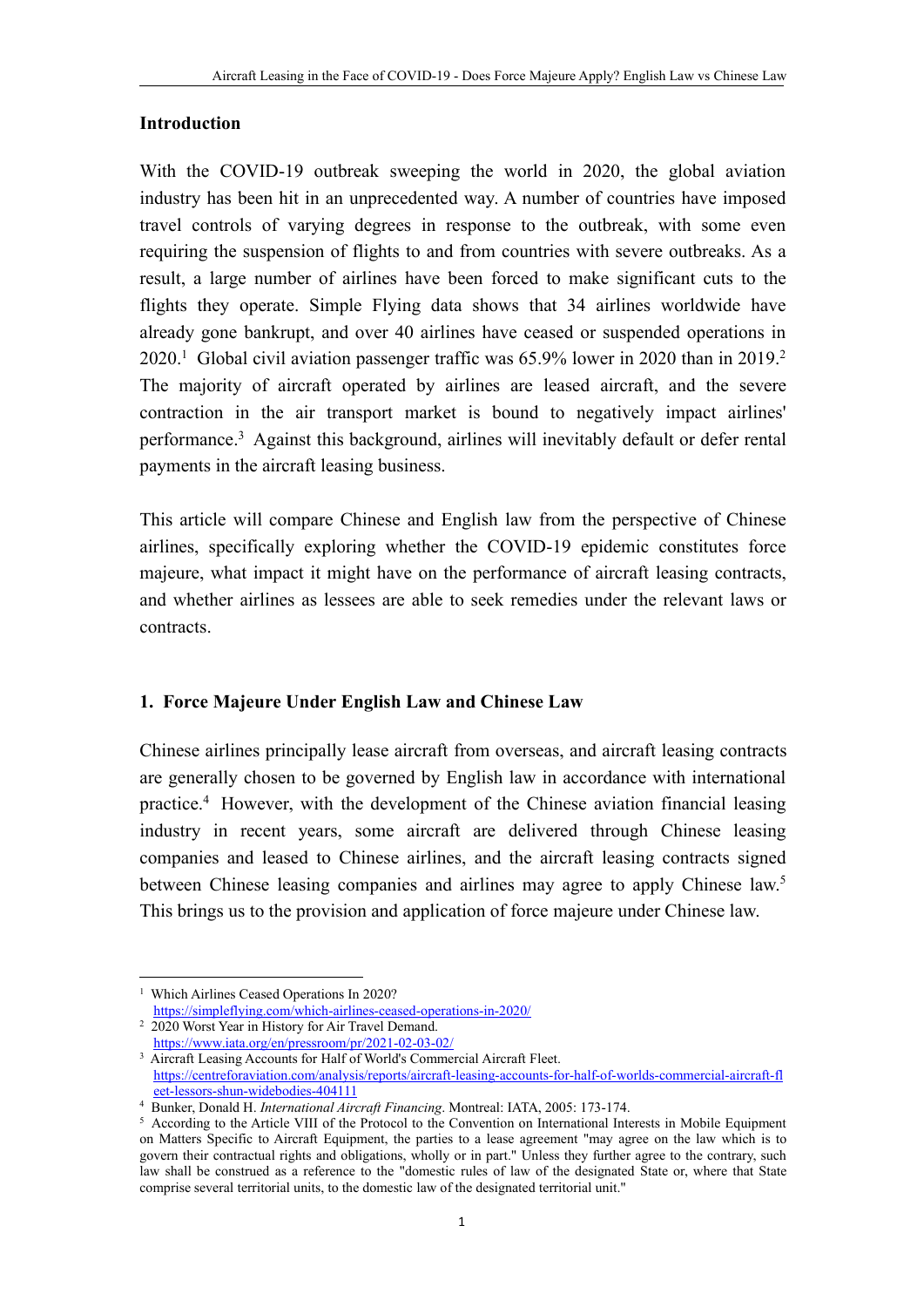#### **1.1 Force Majeure and Frustration of Contract Under English Law**

#### **1.1.1 Force Majeure**

Although the development of English law was heavily influenced by Roman law, the doctrine of force majeure granted by law to the debtor as an exemption from civil liability was not inherited and developed by English law.<sup>6</sup> For an extended period, English law did not recognise a provision in the law that exempted the debtor from liability by reason of force majeure, nor did it give a clear legal definition of force majeure.<sup>7</sup> The reason is that English law emphasises that contracts should be performed absolutely and strictly and does notallow any cause to exempt the performance of the contract.<sup>8</sup> In the English case of*Paradine v Jane*, the judge held that a man should perform the contractual obligations or expenses incurred by himself in entering into a contract, irrespective of any unavoidable accidents, which he could have excluded in his own contract.<sup>9</sup> This historical tradition of considering the contractual performance to be an absolute liability made the statutory exclusion of force majeure challenging to accept in English law, and parties were unable to invoke the concept of force majeure directly, turning instead to the limitation of liability by agreeing to a number of force majeure circumstances in a specific contract.<sup>10</sup>

As force majeure is not a legal concept in English law, it is difficult to predict how the courts will interpret a simple general force majeure clause. The English courts have held in their jurisprudence that the mere agreement that "usual force majeure clauses shall apply" is invalid.<sup>11</sup> If a party is unable to perform a contract because of a breach by the other party, it cannot claim an exemption under the force majeure clause.<sup>12</sup> Furthermore, it is a well-established principle that changes in economic or market conditions affecting the profitability of a contract or the ease of performance of the parties' obligations are not considered force majeure.<sup>13</sup> It must be legally and factually impossible for the party to perform its contractual obligations, not merely more difficult or costly for it to do so.

<sup>6</sup> Pringsheim, Fritz. "The Inner Relationship Between English and Roman Law." *Cambridge Law Journal* II, no. 3 (1935): 347.

<sup>7</sup> Thomas, David. "Frustration and Force Majeure: A Hard Line in English Law." *Construction Law International,* no.6 (2011): 21.

<sup>8</sup> Juhász, Ágnes. "Some Issues in Treating the Changes of Circumstances under English Law." *Pro Futuro,* no. 3 (2019): 29.

<sup>9</sup> Kiralfy, Albert. "Absolute Liability in Contract." *Journal of Legal History*, no. 1 (1980): 89.

<sup>10</sup> McKendrick, Ewan. *Force Majeure and Frustration of Contract*. London: CRC Press, 2013:7.

<sup>&</sup>lt;sup>11</sup> British Electrical and Associated Industries (Cardiff) Ltd v Patley Pressings Ltd [1953] 1 WLR 280. https://uk.practicallaw.thomsonreuters.com/D-016-1491?transitionType=Default&contextData=(sc.Default)

<sup>&</sup>lt;sup>12</sup> Ministry of Sound (Ireland) Ltd v World Online Ltd [2003] EWHC 2178. https://www.lawteacher.net/cases/ministry-of-sound-v-world-online.php

<sup>&</sup>lt;sup>13</sup> Tandrin Aviation Holdings Ltd v Aero Toy Store LLC [2010] EWHC 40. https://www.bailii.org/ew/cases/EWHC/Comm/2010/40.html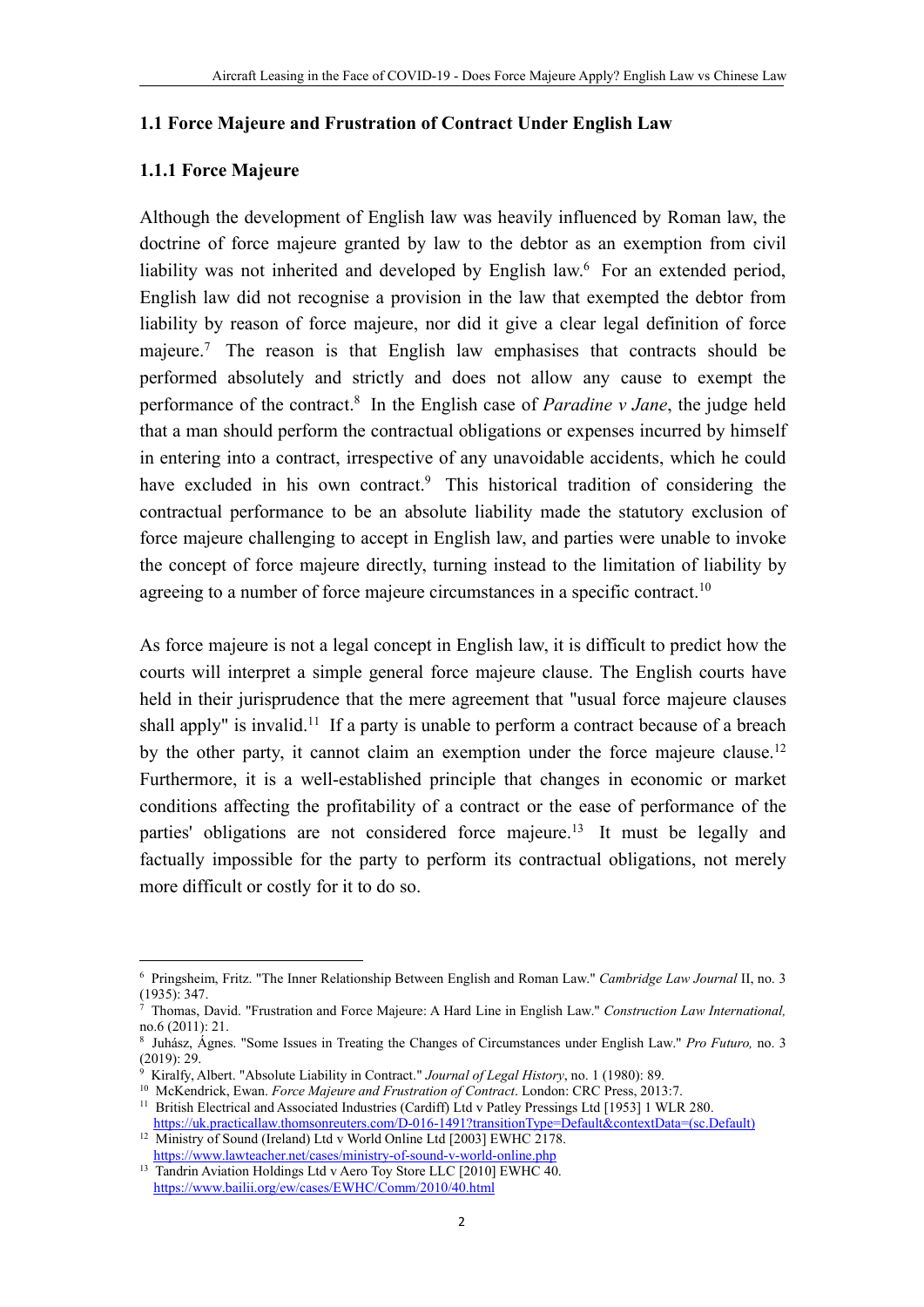### **1.1.2 Frustration of Contract**

Although there is no legal provision for force majeure in English law, there is a doctrine of frustration of contract similar to that of force majeure. The "frustration of contract" was an exception to the early principle of "absolute contract". Under the principle of "absolute contract", the performance of the contract is an absolute obligation of the contracting parties, and they are not exempt from liability even if the performance of the contract is prevented by unforeseen circumstances in the course of the performance.<sup>14</sup> As an exemption from absolute contractual liability, frustration of contract is applied very strictly in English law.

The applicability of the doctrine of frustration of contract requires consideration of numerous factors including, but not limited to, the nature of the contract, the terms of the contract, the context in which it was entered into, the perceptions, expectations and presumptions of risk of the parties at the time the contract was entered into and the nature of the events affecting the performance of the contract.<sup>15</sup> Generally speaking, frustration of contract can only be applied when it would be unjust to continue to insist on performance if, after the conclusion of the contract, events beyond the control of the parties to the contract and unexpected by them make the performance of the contract impossible, or if the relevant obligations under the contract become radically different from those reasonably foreseen at the time of the conclusion of the contract.<sup>16</sup>

## **1.2 Force Majeure in Chinese Law**

## **1.2.1 Force Majeure**

"Force majeure" is one of the statutory, contractual exemptions in Chinese law and refers to "any objective circumstance that is unforeseeable, inevitable, and insurmountable." <sup>17</sup> Therefore, even if there is no force majeure clause in the contract, or if the force majeure clause does not include "plague", "epidemic" orother circumstances similar to the current COVID-19 outbreak, the party who cannot perform the contract may still claim partial or total exemption from liability under the law of "force majeure", or may claim rescission of the contract under certain circumstances.<sup>18</sup>

<sup>14</sup> Ágnes, *supra note* 8.

<sup>&</sup>lt;sup>15</sup> Edwinton Commercial Corporation & Anor v Tsavliris Russ (Worldwide Salvage & Towage) Ltd (The Sea Angel) [2007] EWCA Civ 547.

https://www.bailii.org/ew/cases/EWCA/Civ/2007/547.html

<sup>16</sup> Ágnes, *supra note* 8 at 36.

<sup>&</sup>lt;sup>17</sup> Article 180 of the Civil Code of of the People's Republic of China.

<sup>18</sup> *Id.*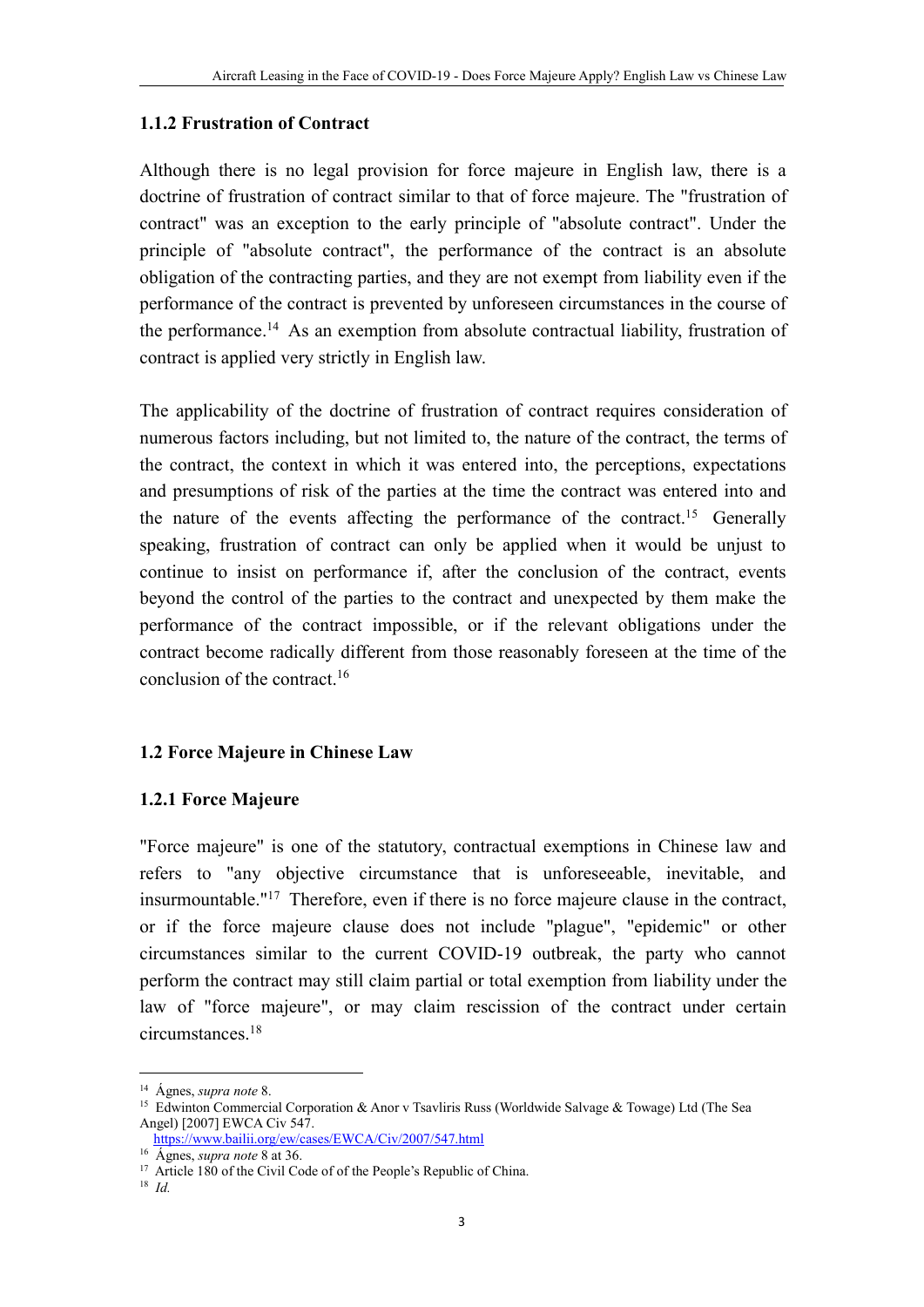On 10 February 2020, in response to the COVID-19 pandemic, a spokesman for the Legislative Affairs Commission in the NPC Standing Committee of China said, "In order to protect public health, the government has also taken corresponding epidemic prevention and control measures. For parties who cannot perform their contracts as a result, it is a force majeure that cannot be foreseen, cannot be avoided and cannot be overcome." <sup>19</sup> The statement focuses on the preventive and control measures taken by the government, stating that - in principle - the failure to perform a contract due to the epidemic and the government's actions can be considered a force majeure event.

On the one hand, an epidemic and the resulting preventive and control measures (especially governmental actions) may well be force majeure events in their own right, but on the other hand, whether they constitute force majeure events in the performance of a particular contract is a matter for individual analysis.<sup>20</sup> In judicial practice during the SARS epidemic of 2003, the court would analyse the specific circumstances of a case and examine whether the three elements of legal force majeure - namely "unforeseeable", "unavoidable", and "insurmountable" - were met in order to determine whether the event constituted a legal force majeure event. For example, in the case of *Wang Ting v the Business Department of the Guangdong Branch of the Agricultural Bank of China* (hereinafter referred to as the "Wang Ting case"), the parties entered into a contractafter the SARS outbreak. One of the parties subsequently claimed that the SARS outbreak constituted a force majeure event that prevented the contract's performance. The court rejected the claim because "the SARS had already broken out when the loan was granted. The SARS did not qualify as force majeure 'unforeseeable' for the parties to the case." <sup>21</sup> In the case of Y*in Wenmin v Sanya Changyuan Property Development Company Limited, the court considered the* social context of the SARS and held that the comprehensive impact of the epidemic on the enterprise should be taken into account in determining the two elements of "unavoidable" and "insurmountable", and that the enterprise should not be "overly demanding".<sup>22</sup>

The existence of an event of force majeure does not automatically mean that the defence of force majeure is established. There must also be a causal link between the event of force majeure and the failure to perform the contract.<sup>23</sup> In judicial practice,

<sup>&</sup>lt;sup>19</sup> Legislative Affairs Commission in the NPC Standing Committee of China: Failure to Perform Contracts Due to Epidemic Prevention and Control is Force Majeure.

https://www.chinanews.com/m/gn/2020/02-10/9086203.shtml

<sup>&</sup>lt;sup>20</sup> Oiang, Han. "Legal Analysis of COVID-19 as Force Majeure." *People's Court Newspaper*, no. 7 (2020): 2.

<sup>&</sup>lt;sup>21</sup> Wang Ting v the Business Department of the Guangdong Branch of the Agricultural Bank of China [2005]. http://www.110.com/panli/panli\_29629.html

<sup>&</sup>lt;sup>22</sup> Yin Wenmin v Sanya Changyuan Property Development Company Limited [2005]. https://www.110.com/panli/panli\_34716.html

<sup>&</sup>lt;sup>23</sup> Lei, Wang. "Measures for Prevention and Control of COVID-19 Pneumonia Pandemic Provided by Civil and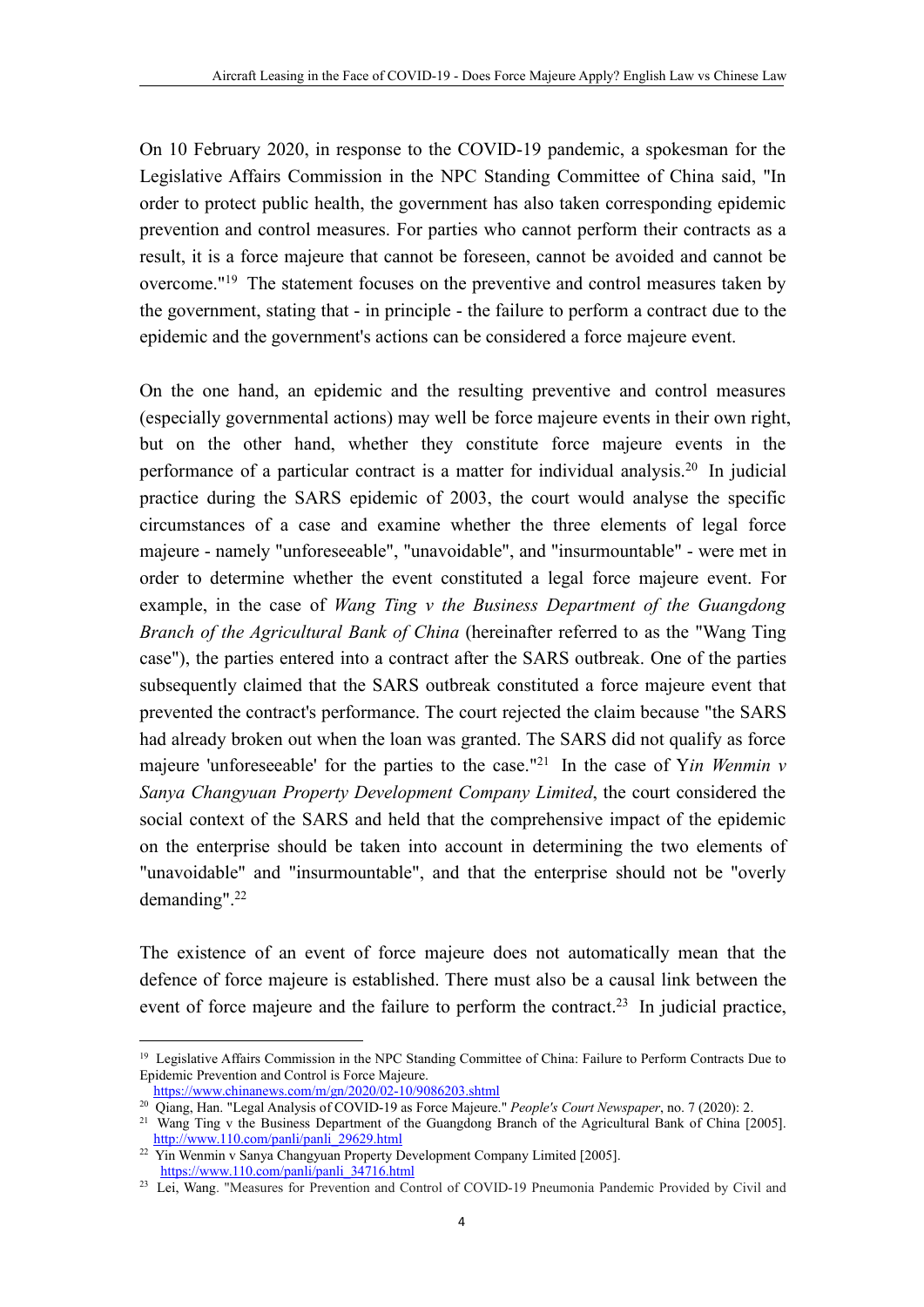the court will usually take into account the specific industry, scope of business and transaction process involved in the contract in order to determine whether the force majeure event claimed by one party has caused the contract to be "directly" "necessarily" or "fundamentally" unenforceable.<sup>24</sup> For example, in the aforementioned Wang Ting case, the Guangzhou Intermediate People's Court stated: "Whether it is 'SARS', the bird flu epidemic or municipal construction, what may be affected is only the macro business environment, which does not have any direct and inevitable impact on the performance of the loan contract in this case, and therefore should not be found to be the cause of the three appellants' breach of contract".<sup>25</sup>

### **1.2.2 Force Majeure Clause**

Under Chinese law, in addition to statutory force majeure, the parties may also agree on force majeure clauses in the contract and may refine or expand the scope of force majeure. Where Chinese law is applicable, if the parties agree that force majeure events exceed the scope of "any objective circumstance that is unforeseeable, inevitable, and insurmountable" as defined by law, such an agreement will be deemed to be an agreed exclusion or release clause.<sup>26</sup>

# **2. Can COVID-19 Invoke Force Majeure or Frustration of Contract in Aircraft Leasing Contracts Under English Law or Chinese Law?**

#### **2.1 Aircraft delivery**

Aircraft leasing contracts involve the delivery of aircraft. For aircraft leasing contracts signed by Chinese airlines, whether with foreign leasing companies or domestic leasing companies, the delivery of the aircraft is generally completed outside of China.<sup>27</sup> Following the outbreak, a number of countries have imposed travel restrictions which may pose a substantial obstacle to airlines sending personnel outside the country for aircraft monitoring and aircraft acceptance during the duration of the outbreak.

Under an aircraft leasing contract, the lessee shall take delivery of the aircraft on the agreed delivery date and at the agreed location.<sup>28</sup> If the lessee fails to meet the

Commercial Law." *Journal of Southwest University of Political Science & Law,* no. 3 (2020): 50.

<sup>24</sup> Liming, Wang. *A Study of Contract Law (Vol. 2).* Beijing: Renmin University of China Press, 2015: 535.

<sup>25</sup> Wang Ting case, *supra note* 22.

<sup>&</sup>lt;sup>26</sup> Hao, Li. and Lei, Liu. "The System of Force Majeure in the Civil Code of the People's Republic of China." *Finance and Economics Law*, no. 5 (2020): 61.

<sup>&</sup>lt;sup>27</sup> What is the Current Development of Chinese Aircraft Leasing? What are the Rules for the Development of Chinese Aircraft Leasing? https://www.100cjw.com/2922.html

<sup>28</sup> Hanley, Donal. *Aircraft Operating Leasing : A Legal and Practical Analysis in the Context of Public and*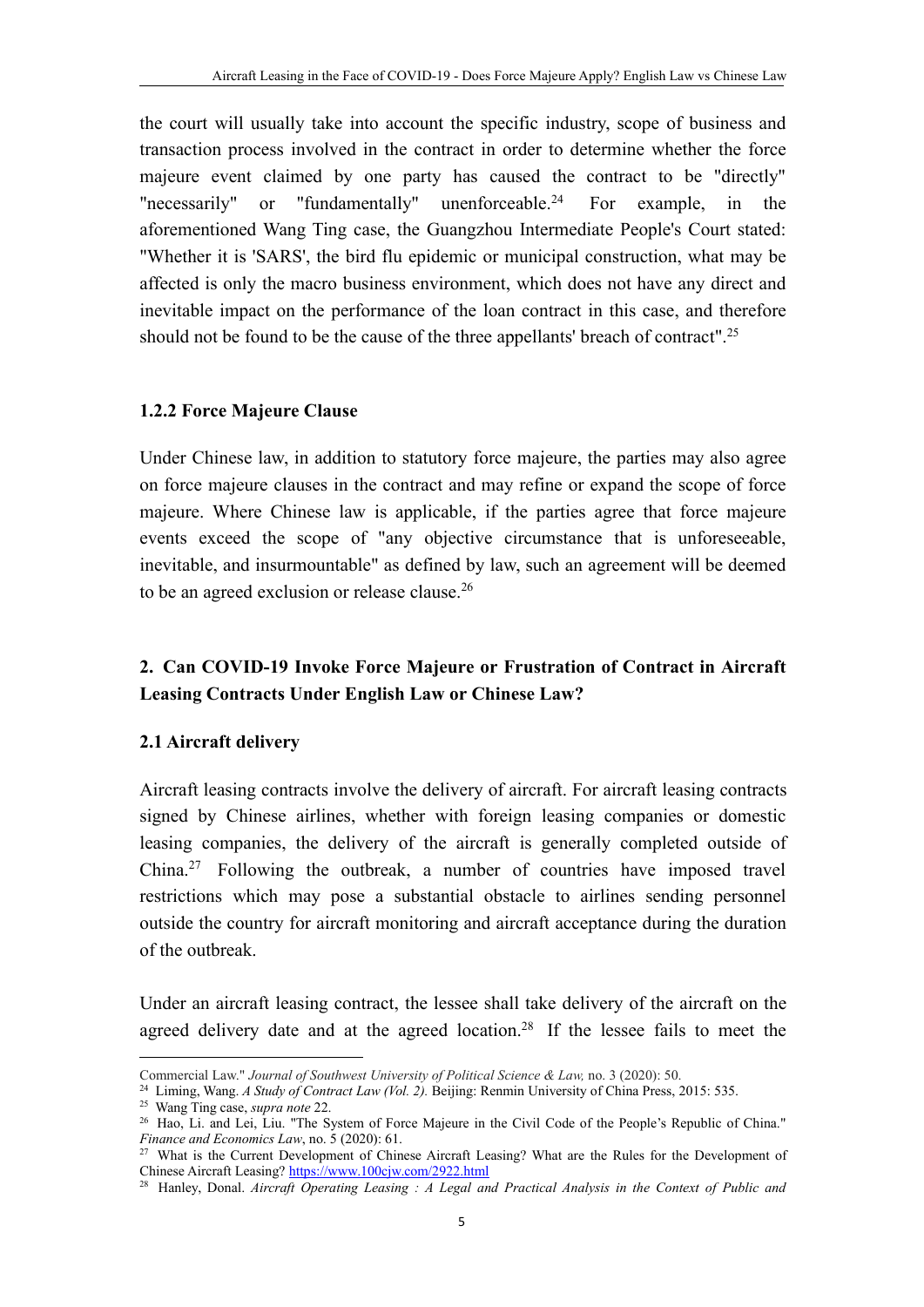conditions precedent to delivery as agreed in the contract, resulting in a delay in the delivery of the aircraft, or fails to take delivery of the aircraft meeting the conditions agreed in the contract, the lessee shall be in default.<sup>29</sup> If the lessee refuses to take delivery of the leased aircraft, any damage caused to the lessor as a result shall be borne by the lessee.<sup>30</sup>

#### **2.1.1 With Force Majeure Clause**

Force majeure clauses in contracts often spell out the definition of force majeure events, the legal consequences of the application of force majeure, the notification obligations of the party affected by force majeure, the obligation to derogate, etc.<sup>31</sup> Therefore, whether the outbreak of COVID-19 is a "force majeure" is a matter of individual circumstances and contractual agreement. If the contract clearly stipulates that a disease or epidemic is a force majeure event and doesnot violate the mandatory provisions of the enacting law, then the contractual agreement is the implied "law" and should be dealt with according to the contractual agreement.

If the contract does not expressly provide that a disease or epidemic is a force majeure event, it does not mean that there is no remedy under the contract. Consider whether the force majeure clause in the contract includes "governmental action, organised labour activity, shortage of electricity, supplies, infrastructure and transport" and "the existence of an escape clause". It is worth noting that the application of force majeure clauses in contracts is also subject to court interpretation. For example, the High Court's recent decision in *Fibula Air Travel Srl v Just-US Air Srl* makes it clear that, in the absence of specific wording in a force majeure clause referring to outbreaks of disease, the courts are unlikely to accept arguments that the mere existence of COVID-19 is a qualifying event simply because it impedes performance of contractual obligations. The party invoking force majeure must show that the specific restrictions significantly limit the performance of its contractual obligations.<sup>32</sup>

#### **2.1.2 Without Force Majeure Clause**

If there is no basis for a defence in the contract, the provisions of the specific law applicable to the contract will have to be examined. As mentioned before, there is no

*Private International Air Law*. Alphen aan den Rijn :Kluwer Law International B.V, 2017:44.

<sup>29</sup> Donald H. *supra note* 4 at 84-87.

<sup>30</sup> Donal. *supra note* 29.

<sup>&</sup>lt;sup>31</sup> Rauh, Theo. "Legal Consequences of Force Majeure under German, Swiss, English and United States Law." *Denver Journal of International Law and Policy*, no. 1 (1996): 151-152.

<sup>32</sup> Fibula Air Travel Srl v Just-US Air Srl [2020] EWHC 3048. https://uk.practicallaw.thomsonreuters.com/Document/I9CFC98F01E7C11EBB4C6B0630008A25C/View/FullT ext.html?transitionType=Default&contextData=(sc.Default)&comp=pluk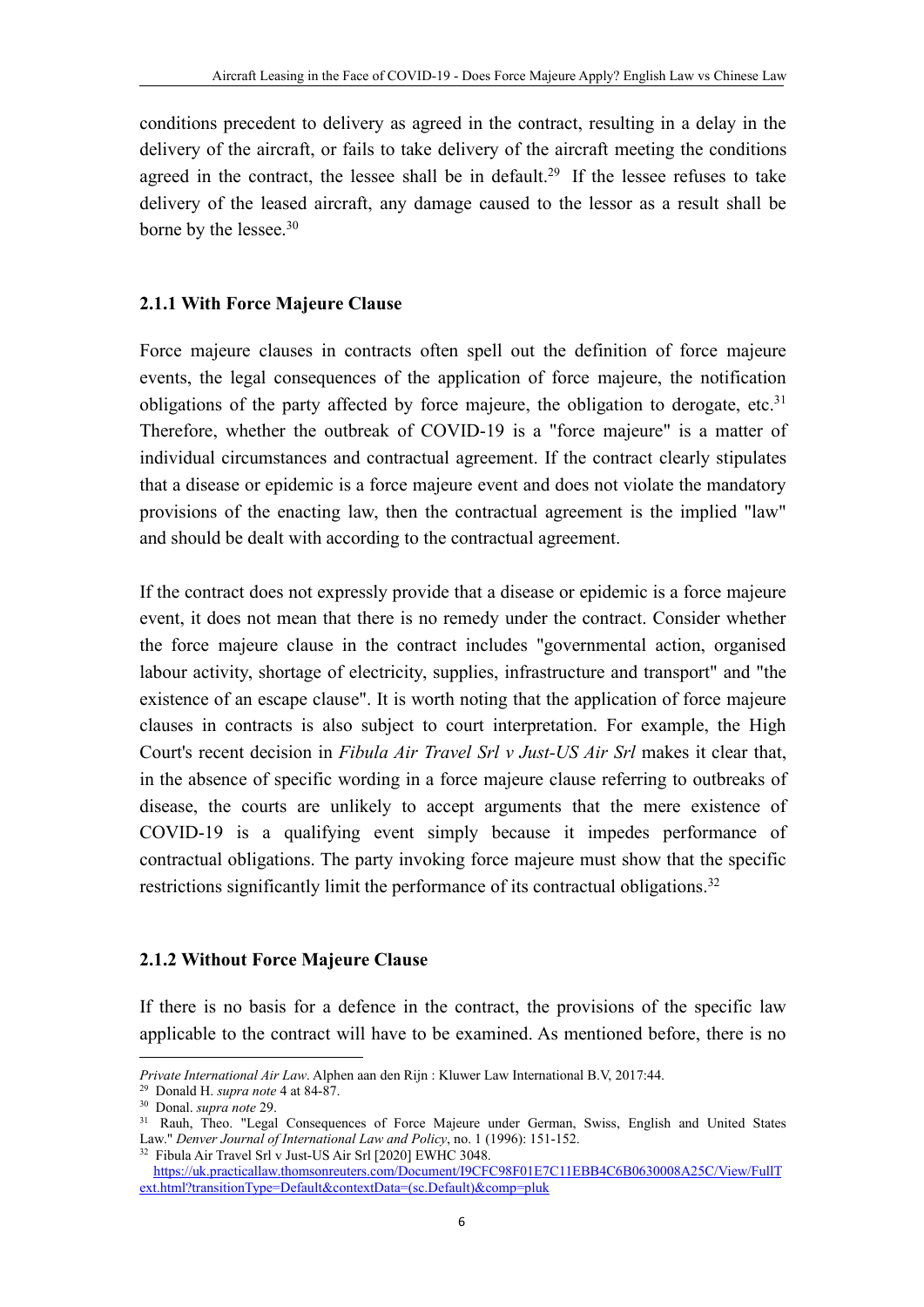legal provision for force majeure in English law, but only the doctrine of frustration of contract. For aircraft leasing contracts where the governing law is English law, there is considerable uncertainty as to whether the frustration of contract regime under English law can be invoked to claim termination of the contract, notwithstanding that the travel restrictions on personnelin the relevant countries would create a material impediment to the assignment of personnel to supervise the construction and acceptance of the aircraft prior to handover. Does the performance of the contract in such a case become impossible or impractical? For example, can the airlines commission a local agent or professional body to complete the work related to the supervision and delivery of the aircraft, as well as to complete the ferry flight and fly the aircraft back to the country? As the airline's obligation to supervise the construction and delivery of the aircraft is based on a contractual agreement, there may be alternative ways to fulfill that agreement. Therefore, it is difficult to invoke the frustration of contract.<sup>33</sup>

For aircraft leasing contracts governed by Chinese law, as mentioned above, it may be challenging to consider difficulties relating to the delivery of the aircraft as "insurmountable", as there may be other alternative means of performance. This makes it difficult to claim legal remedies based on the relevant provisions of Chinese law on force majeure.

However, COVID-19 may be claimed to constitute force majeure in the performance of aircraft delivery under an aircraft leasing contract if the party obliged to perform is substantially without remedy to continue the contract.

## **2.2 Payment**

Unlike delivery, the lessee's unconditional payment obligations are generally expressly agreed in the aircraft leasing contract, which is called the "hell or high water clause".<sup>34</sup> It means the lessee's obligation to pay rent and any other sums due under the contract shall be absolute, unconditional and non-refundable notwithstanding any contingency whatsoever in the course of the performance of the contract, including the inability to operate or the interruption of the operation of the aircraft for any reason whatsoever by law or otherwise.<sup>35</sup>

<sup>33</sup> Seabridge Shipping Ltd. v Antco Shipping Ltd (The "Furness Bridge") [1977] 2 Lloyd's Rep 367. https://www.i-law.com/ilaw/doc/view.htm?id=147640

<sup>34</sup> Donal. *supra note at 69.*

<sup>35</sup> Breslauer, Peter. "Finance Lease, Hell or High Water Clause, and Third Party Beneficiary Theory in Article 2A of the Uniform Commercial Code." *Cornell Law Review*, no. 2 (1992): 322.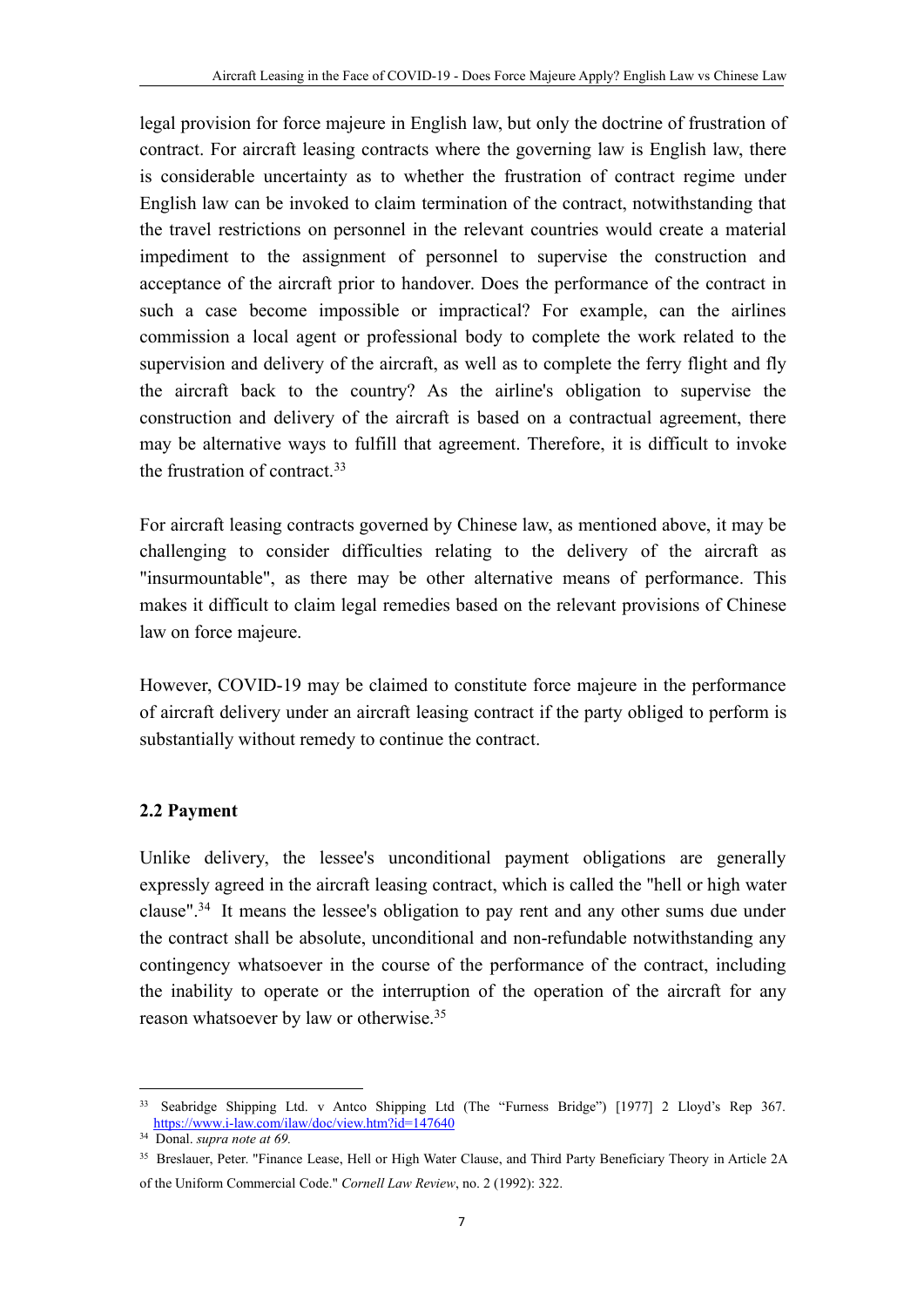The airline's ability to pay the aircraft rental and other payments due under the contract in full and on time may be affected to a certain extent by the significant reduction of flights by the airline for a certain period due to the epidemic, which will inevitably have a significant adverse impact on the cash flow of the company. However, based on the express provision of the lessee's absolute, unconditional and non-refundable payment obligation under the aircraft leasing contract mentioned above, it is difficult to apply the principle of frustration of contract under English law to claim remedies for termination of the contract. In the *Salam Air SAOC v Latam Airlines Group SA*, the court ruled that the inability of Salam Air to use the aircraft due to the epidemic, or the relevant Omani control regulations, or the drastic reduction in demand for flights, were potential risks to the commercial operation of the aircraft, and that Salam Air bore such risksunder the "hell or high water" terms of the lease contract. Therefore, Salam Air could not be released from its obligation to pay rent.<sup>36</sup>

In the case of aircraft leasing contracts governed by Chinese law, the terms of the contract expressly exclude the impact of various unforeseen events on the lessee's payment obligations. Also, since the lessee's payment obligation is purely monetary and COVID-19 may only affect the macro business environment and does not have any direct and inevitable impact on the performance of the aircraft leasing contract, force majeure is also generally not applicable.<sup>37</sup>

## **3. Possible Alternative Remedies that Can be Resorted to by the Lessee**

## **3.1 The Principle of Substantial Change of Circumstances Under Chinese Law**

According to the Civil Code of the People's Republic of China, "if the basic terms of a contract undergo a substantial change which could nothave been foreseen by the parties at the time of entering into the contract and which does not constitute a commercial risk after the conclusion of the contract, making the continuation of the performance of the contract unreasonable for one of the parties, the party adversely affected may renegotiate with the other party; and if the renegotiation failswithin a reasonable time, the party may ask the people's court or an arbitration institution to modify or dissolve the contract." 38

<sup>36</sup> Salam Air SAOC v Latam Airlines Group SA [2020] EWHC 2414 (Comm).

https://www.casemine.com/judgement/uk/5fc48a222c94e0481f26aa94

<sup>37</sup> Wang Ting case, *supra note* 22.

<sup>38</sup> Article 533 of the Civil Code of the People's Republic of China.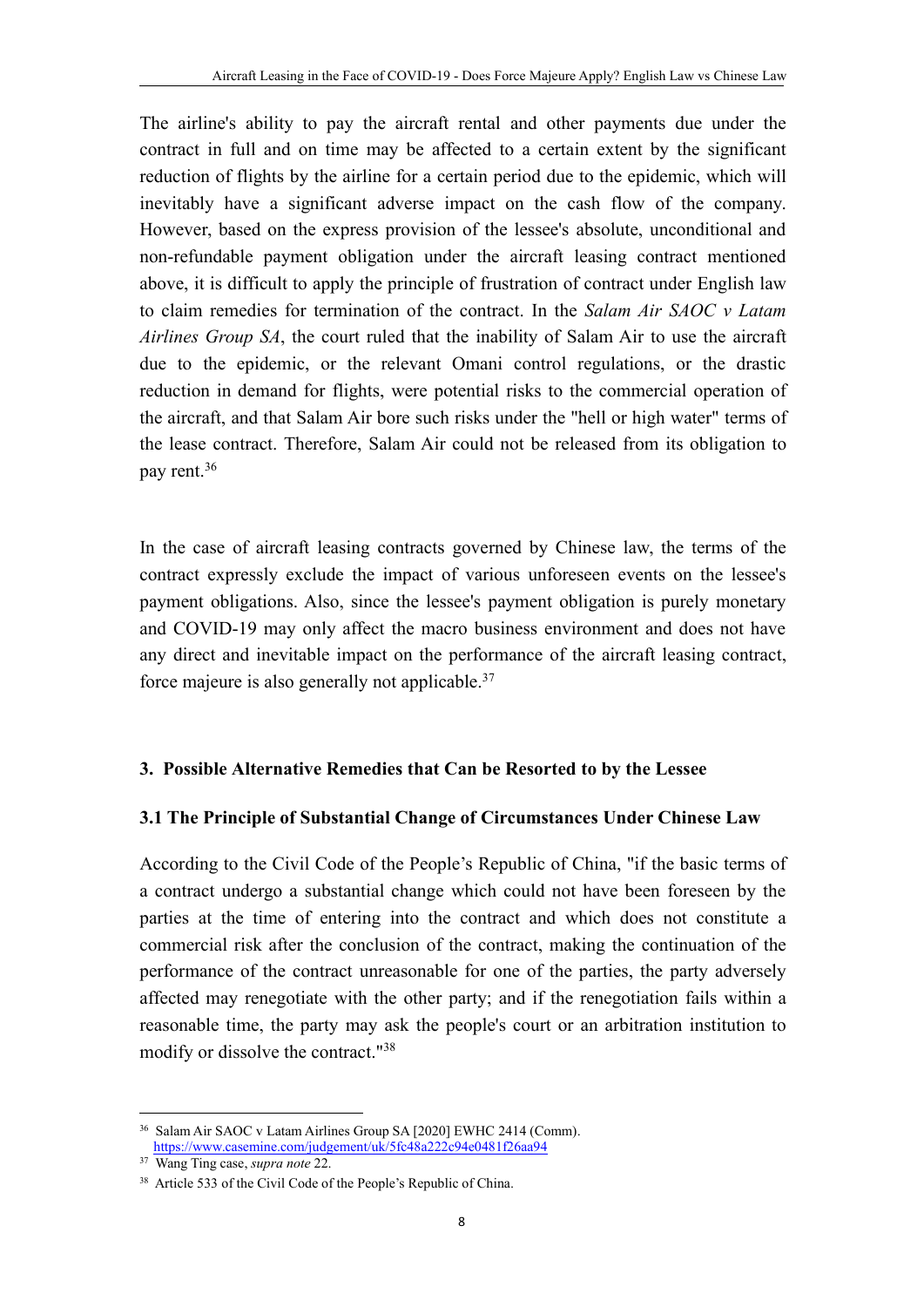This principle is further refined in the "Circular of the Supreme Peoples Court on the Promulgation of the Guiding Opinions of the Supreme Peoples Court on Several Issues Concerning Properly Handling Civil Cases Related to COVID-19 Epidemic in Accordance with the Law (II)". The first step is to actively guide the parties to continue to perform through mediation.<sup>39</sup> The People's Court will not support a request by a party to rescind a contract on the grounds that it is difficult to perform. If the continued performance of the contract is manifestly unfair to one of the parties and it requests a change in the period of performance, the manner of performance, the amount of the price, etc., the People's Court shall decide whether to support it in the light of the actual circumstances of the case.<sup>40</sup> The People's Court shall not support a party's claim for partial or total exemption from liability after the contract has been changed in accordance with the law.<sup>41</sup>

Therefore, given that COVID-19 does not always result in the failure to achieve the purpose of the contract or the failure to perform the contract, but rather may simply result in unfairness in the continued performance of the contract, if the aircraft leasing contract is governed by Chinese Law, the airlines may resort to the principle of substantial change of circumstances.

## **3.2 Company Voluntary Arrangements**

Under the current special circumstance, it is difficult for the lessor to remarket the aircraft. Thus, it is unlikely that lessors will attempt to enforce their contractual rights directly without properly evaluating other options available to them. Since business is business, lessors need to consider the long-term risks and benefits.

One possible remedy for airlines is to negotiate the contractual arrangement with the lessor so that a mutually agreeable contract restructuring can be implemented under challenging times. Negotiations may further include the deferral and rescheduling of debts. Where an event constituting force majeure has severe consequences for the other party, and it islikely and foreseeable that the circumstances arising from the event will extend beyond a certain period, the parties may agree to negotiate adjustments to the contract terms to meet their requirements.

## **4. Conclusion**

<sup>&</sup>lt;sup>39</sup> Chapter I of the Circular of the Supreme Peoples Court on the Promulgation of the Guiding Opinions of the Supreme Peoples Court on Several Issues Concerning Properly Handling Civil Cases Related to COVID-19 Epidemic in Accordance with the Law (II). http://enipc.court.gov.cn/zh-cn/news/view-389.html <sup>40</sup> *Id.*

<sup>41</sup> *Id.*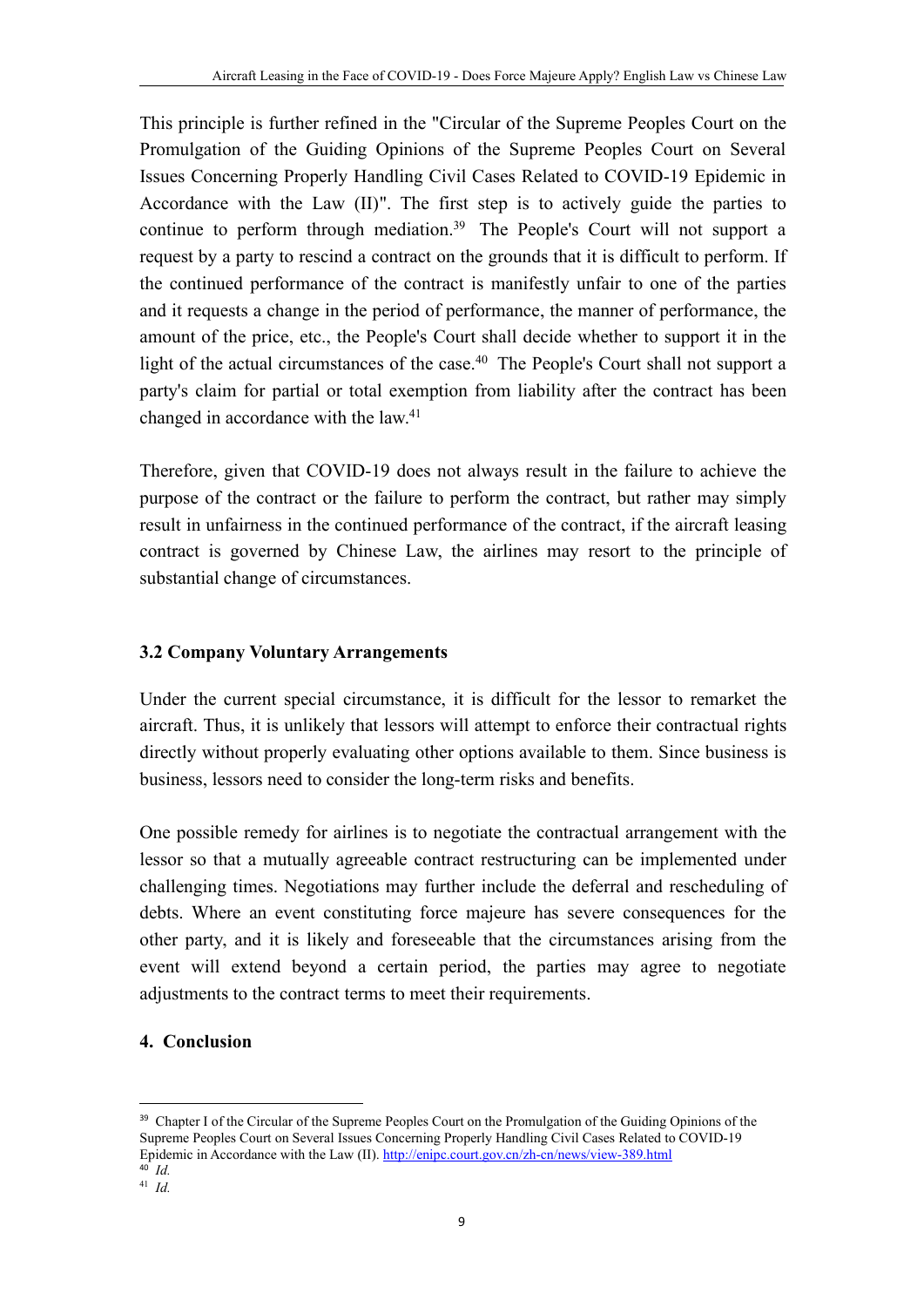Under Chinese law, it is of limited practical significance to explore in isolation whether the COVID-19 outbreak constitutes force majeure. COVID-19 itself cannot be used as an *ipso facto* legal basis for force majeure performance exemption of the parties to an aircraft lease contract. The parties to an aircraft lease should take into account the causal relationship between their own obstacles in contract performance and COVID-19. Where the parties cannot overcome and/or avoid contract performance obstacles due to the epidemic, then force majeure under Chinese law may be pursued. Where the force majeure clause agreed in the aircraft leasing contract covers a contingency like COVID-19, the parties may directly invoke the force majeure circumstances agreed in the contract to claim the corresponding legal action, without requiring that the agreed outbreak be an unavoidable and insurmountable condition for the parties.

Under English law, the legal provisions of force majeure cannot be directly invoked as a basis for statutory exemption in aircraft leasing contracts, as there is no clear legal definition of force majeure. The parties to an aircraft leasing contract may rely on the force majeure provisions agreed in the contract as a basis for the exclusion of liability. Although the doctrine of frustration of contract similar to that of force majeure in Chinese law exists in English law, the threshold to apply it is relatively high.

In conclusion, it is difficult for airlines to claim that COVID-19 constitutes force majeure under Chinese Law or frustration of contract under English Law in the absence of specific wording that is similar to the definition of COVID-19 in the force majeure clause - especially with regard to the payment obligation. However, if the liquidity of the airline is compromised, it will not be in the interest of the lessor to apply extreme pressure for immediate payment. Therefore, airlines may also resort to negotiating with the lessors to find a consensual solution. Moreover, if the leasing contracts are governed by Chinese law, airlines may seek the help of the courts to adjust their contracts based on the principle of substantial change of circumstances.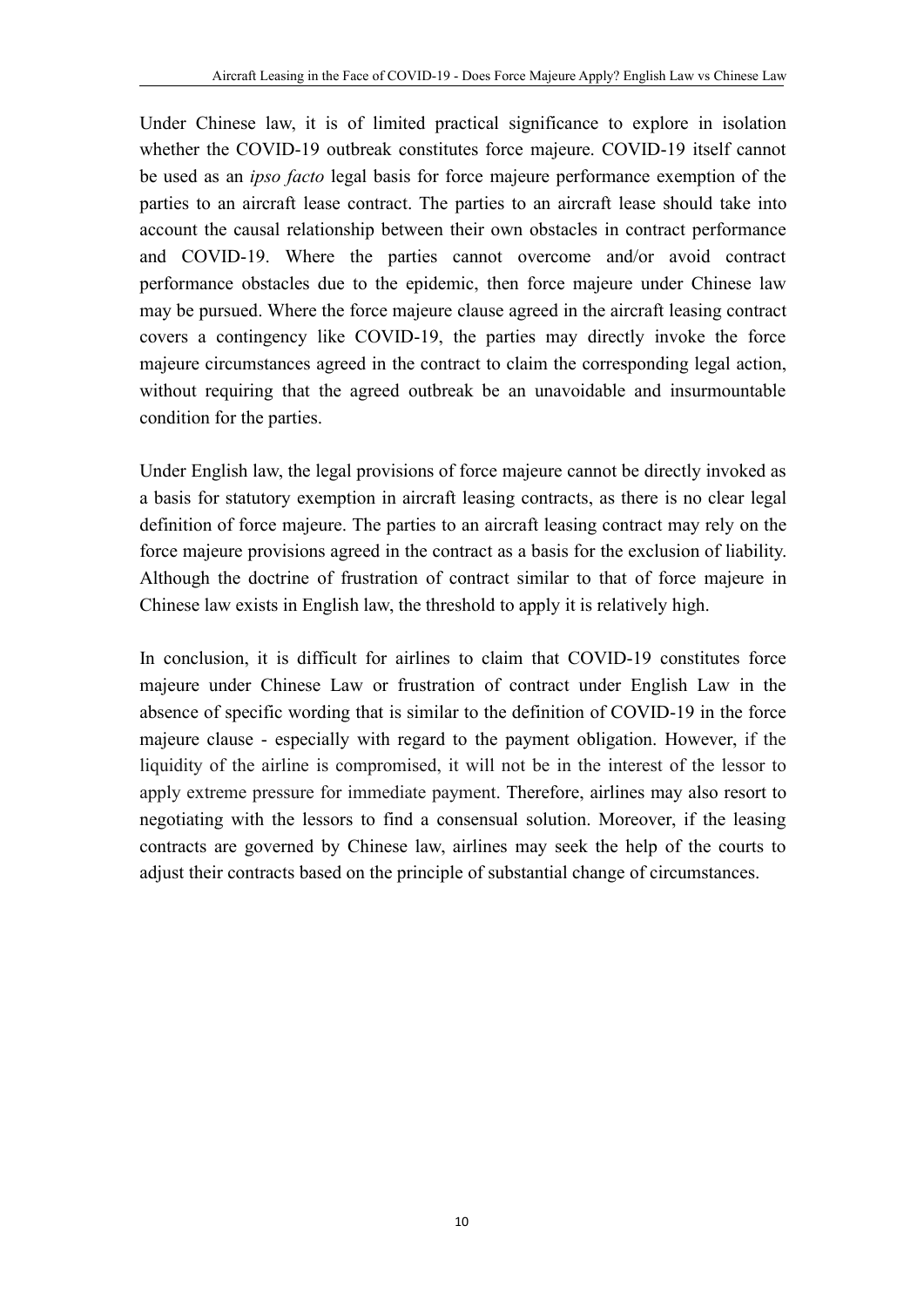## **BIBLIOGRAPHY**

## **International Treaties & National Laws & Regulations**

Civil Code of the People's Republic of China, adopted on 1 January, 2021

Circular of the Supreme Peoples Court on the Promulgation of the Guiding Opinions of the Supreme Peoples Court on Several Issues Concerning Properly Handling Civil Cases Related to COVID-19 Epidemic in Accordance with the Law (II), adopted on 15 May, 2020

Protocol to the Convention on International Interests in Mobile Equipment on Matters Specific to Aircraft Equipment, signed on 16 November, 2001

## **Books**

Donald H. Bunker, *International Aircraft Financing*. Montreal: IATA, 2005.

Donal Hanley, *Aircraft Operating Leasing : A Legal and Practical Analysis in the Context of Public and Private International Air Law*. Alphen aan den Rijn : Kluwer Law International B.V, 2017.

Ewan McKendrick, *Force Majeure and Frustration of Contract*. London: CRC Press, 2013.

Wang Liming, *A Study of Contract Law (Vol. 2).* Beijing: Renmin University of China Press, 2015.

## **Cases**

British Electrical and Associated Industries (Cardiff) Ltd v Patley Pressings Ltd [1953] 1 WLR 280

https://uk.practicallaw.thomsonreuters.com/D-016-1491?transitionType=Default&con textData=(sc.Default)

Edwinton Commercial Corporation & Anor v Tsavliris Russ Ltd [2007] EWCA Civ 547

https://www.bailii.org/ew/cases/EWCA/Civ/2007/547.html

Fibula Air Travel Srl v Just-US Air Srl [2020] EWHC 3048 https://uk.practicallaw.thomsonreuters.com/Document/I9CFC98F01E7C11EBB4C6B 0630008A25C/View/FullText.html?transitionType=Default&contextData=(sc.Default) &comp=pluk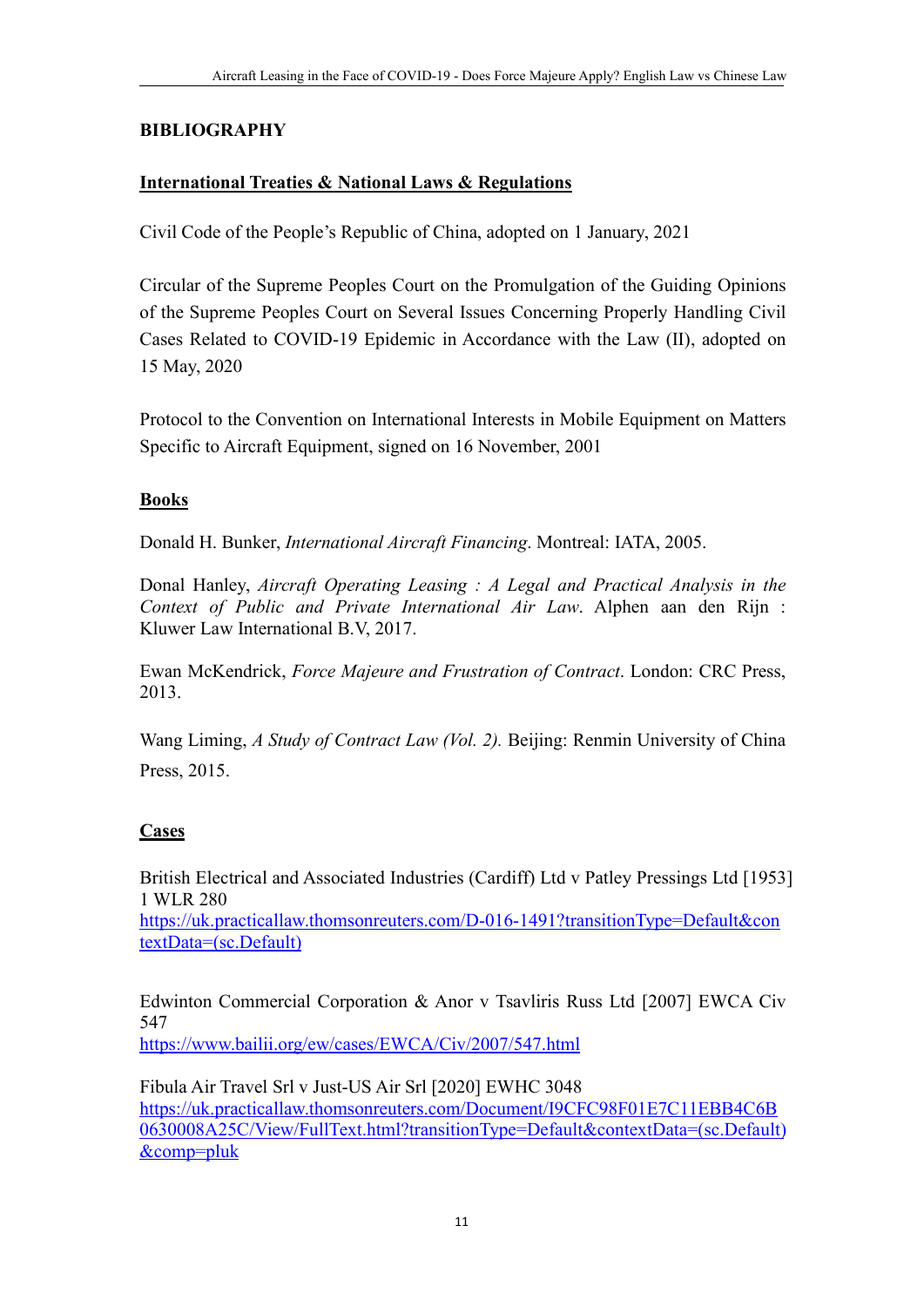Ministry of Sound (Ireland) Ltd v World Online Ltd [2003] EWHC 2178 https://www.lawteacher.net/cases/ministry-of-sound-v-world-online.php

Salam Air SAOC v Latam Airlines Group SA [2020] EWHC 2414 https://www.casemine.com/judgement/uk/5fc48a222c94e0481f26aa94

Seabridge Shipping Ltd. v Antco Shipping Ltd [1977] 2 Lloyd's Rep 367 https://www.i-law.com/ilaw/doc/view.htm?id=147640

Tandrin Aviation Holdings Ltd v Aero Toy Store LLC [2010] EWHC 40 https://www.bailii.org/ew/cases/EWHC/Comm/2010/40.html

Wang Ting v the Business Department of the Guangdong Branch of the Agricultural Bank of China [2005] http://www.110.com/panli/panli\_29629.html

Yin Wenmin v Sanya Changyuan Property Development Company Limited [2005] https://www.110.com/panli/panli\_34716.html

# **Articles**

Ágnes Juhász, "Some Issues in Treating the Changes of Circumstances under English Law." *Pro Futuro,* no.3 (2019): 25-44.

Albert Kiralfy, "Absolute Liability in Contract." *Journal of Legal History*, no. 1 (1980): 89-93.

David Thomas, "Frustration and Force Majeure: A Hard Line in English Law." *Construction Law International,* no.6 (2011): 21.

Fritz Pringsheim, "The Inner Relationship Between English and Roman Law." *Cambridge Law Journal* II, no. 3 (1935): 347-365.

Han Qiang, "Legal Analysis of COVID-19 as Force Majeure." *People's Court Newspaper*, no. 7 (2020): 2.

Wang Lei, "Measures for Prevention and Control of COVID-19 Pneumonia Pandemic Provided by Civil and Commercial Law." *Journal of Southwest University of Political Science & Law,* no. 3 (2020): 45-58.

Li Hao and Liu Lei, "The System of Force Majeure in the Civil Code of the People's Republic of China." *Finance and Economics Law*, no. 5 (2020): 46-69.

Theo Rauh, "Legal Consequences of Force Majeure under German, Swiss, English and United States Law." *Denver Journal of International Law and Policy*, no. 1 (1996): 151-172.